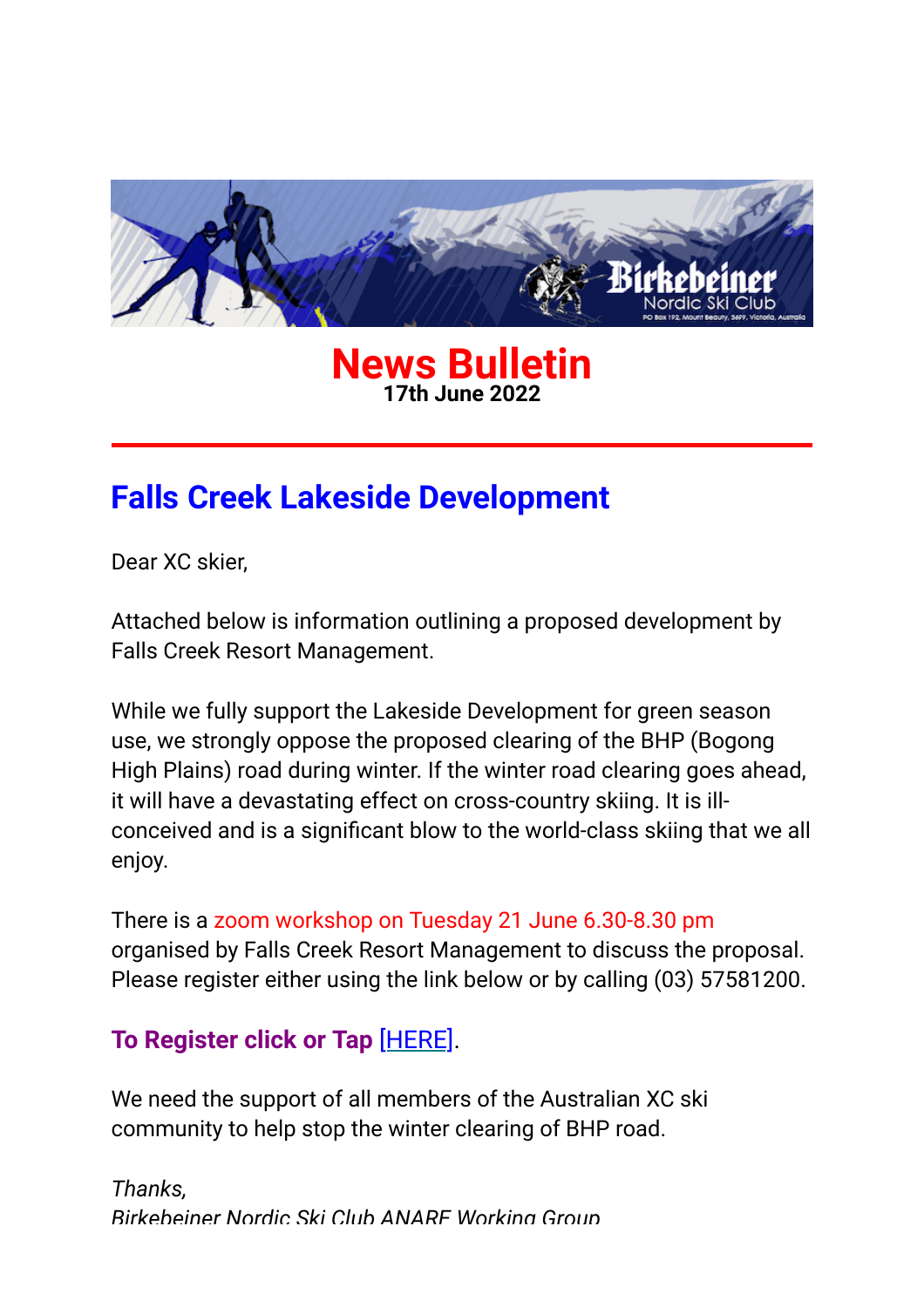## **Development Proposal for the Lakeside Precinct at Falls Creek – Implications for Cross Country Skiing**

Click [\[HERE\]](https://birkebeiner.us19.list-manage.com/track/click?u=8bbdf679e31473895abe8516f&id=edf152f9e2&e=5b0b819745) to read the proposal put together by the BNSC ANARE\* Working Group.

\**Australian National Antarctic Research Expedition* – the large Shed (ex SEC) was used as a base back in the 1970s to train personnel working in the Antarctic in snow survival.

# **Membership is now due!**

At the recent AGM it was resolved to keep the fees the same as last year i.e. Family \$75.00, Individual \$35.00, Junior or Student (not in a family membership) \$25.00 and Associate**\*** \$25.00. Fees are payable by 30th June 2022.

*\*Intended for existing members who no longer ski, nor use the clubhouse, but would like to remain club members and receive correspondence and the bulletin newsletter, or for search and rescue squad members who do not require the use of club facilities.*

### **Click or Tap** [\[HERE\]](https://birkebeiner.us19.list-manage.com/track/click?u=8bbdf679e31473895abe8516f&id=95752f067e&e=5b0b819745) **to renew or join.**

Thanks to *Michal Trnka,* Alpine Timing, and new membership secretary, *Stephanie Germancheva,* for all the work they put in to get our membership payment system online.